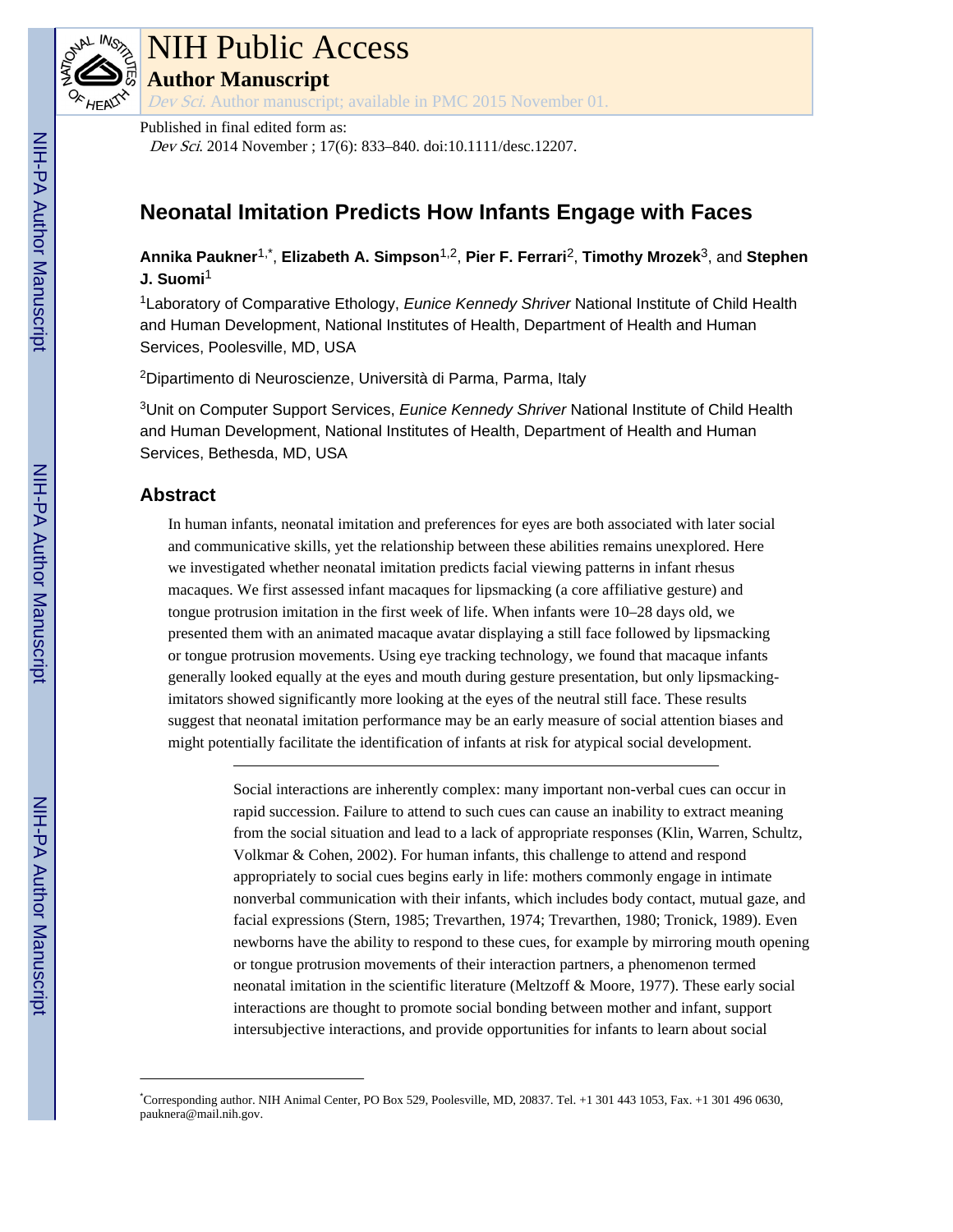communication norms (Trevarthen, 1998; Nagy, 2006; but see LeVine et al., 1994 and Gaskins, 2006, for examples of cultural variations in mother-infant communication patterns).

Although there is now considerable evidence that the quality of face-to-face interactions between mothers and infants in the first weeks after birth can significantly affect cognitive and social-emotional development (Feldman & Greenbaum, 1997; Feldman, 2007), much less is known about how neonatal imitation in particular may be associated with longitudinal developmental outcomes (Suddendorf, Oostenbroek, Nielsen & Slaughter, 2013). Previous studies have shown that about 50% of infants perform poorly when formally tested for neonatal imitation (Heimann, Nelson & Schaller, 1989), and that infants who do not imitate at 2–3 days of age exhibit increased gaze aversion during play interactions at 3 months old (Heimann, 1989). Making eye contact is one of the most important signals for social interaction and communication (Csibra & Gergely, 2006), and scanning of the eye area can be a predictor of social and communicative abilities. For example, there have been reports of positive associations between eye scanning of static faces at 6 months and both joint attention skills at 12 months (Schietecatte, Roeyers & Warreyn, 2012)as well associal development at 18 months (Wagner, Luyster, Yim, Tager-Flusberg & Nelson, 2013). If individual differences in neonatal imitation predict later social-communicative abilities, they may be particularly useful for identifying infants at risk for developmental disorders such as autism spectrum disorders (ASD), which exhibit impairments in several core social skills including joint attention and verbal and nonverbal communication (Elsabbagh & Johnson, 2010).

In the present study, we measured neonatal imitation and facial viewing patterns in infant rhesus macaques (Macaca mulatta). Shortly after birth and throughout the first months of life, rhesus macaques have superior visual acuity compared to humans (Ordy, Latanick, Samorajski & Massopust, 1964), and even though adult rhesus macaques use direct staring at the eyes as a threat signal, they nonetheless are particularly inclined to explore the eye region of others (Gothard, Erickson & Amaral, 2004;Dahl, Wallraven, Bulthoff & Logothetis, 2009; Nahm, Perret, Amaral & Albright, 1997), even as infants (Mendelson, Haith & Goldman-Rakic, 1982). Furthermore, rhesus macaque mother-infant pairs often gaze at each other's eyes, intently and intimately, during the first month of infants' lives (Ferrari, Paukner, Ionica & Suomi, 2009a). These interactions are not followed by aggressive displays, but often lead to the mother grooming the infant, either with her hands or her mouth (Ferrari et al., 2009a). Thus, at least in macaque infants, direct gaze is not associated with aggression but more commonly with affiliation. Macaques also engage in neonatal imitation during mother-infant interactions (Ferrari et al., 2009a) and, similar to human infants, about 50% of macaques perform poorly on neonatal imitation tests (Paukner, Ferrari & Suomi, 2011). Together these factors make rhesus macaques an excellent model for investigating the basic mechanisms early in life that underlie the emergence of social and cognitive skills.

For the current study, macaque infants were first assessed for neonatal imitation of lipsmacking and tongue protrusion movements in the first week of life. Lipsmacking is a core affiliative gesture in macaques and is typically displayed by macaque mothers in the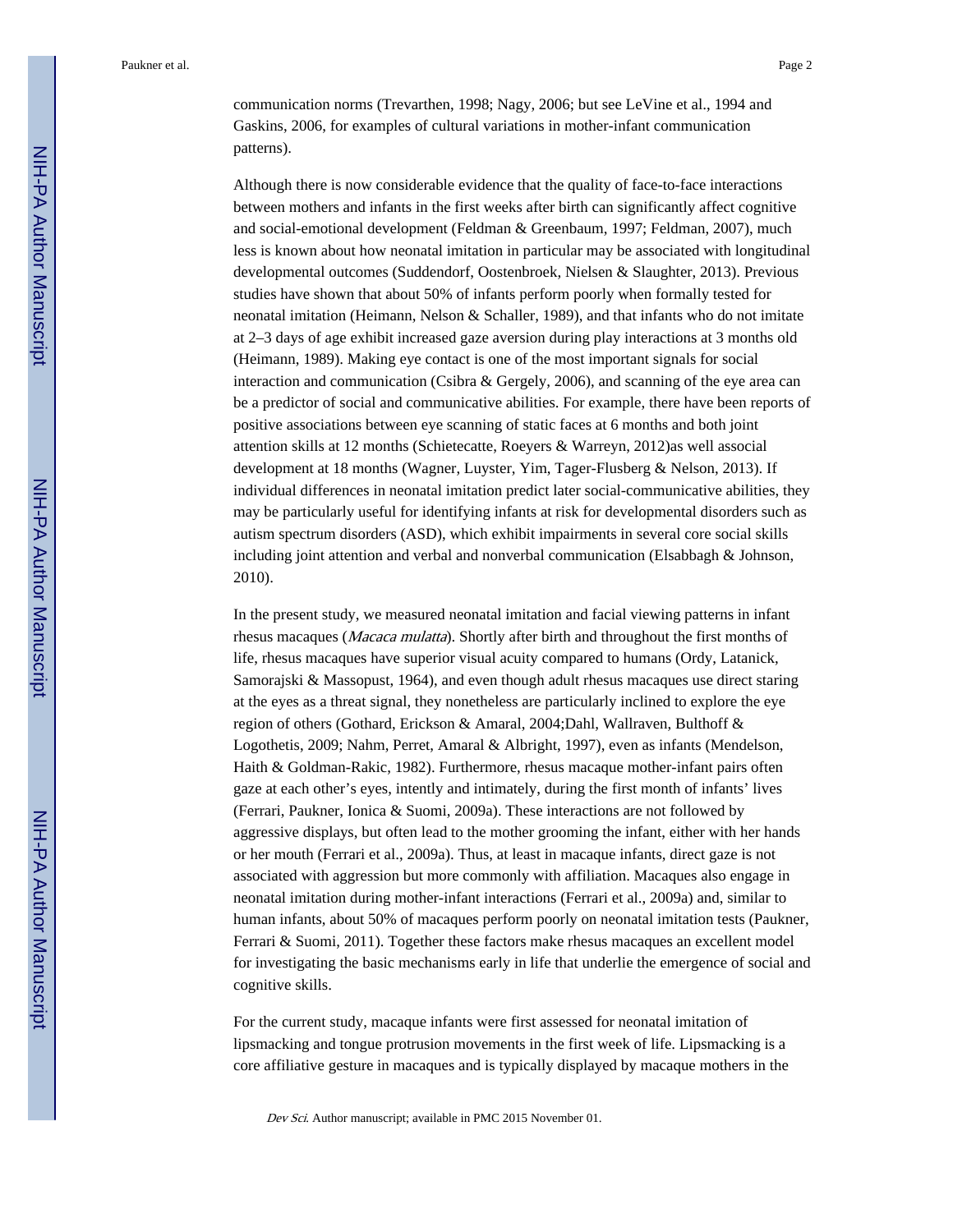first month after giving birth. Lipsmacking is always directed at infants in combination with mutual gaze and resembles the ritualized "motherese" between human mothers and infants (Ferrari et al., 2009a). Tongue protrusions are not commonly performed by macaques and do not carry any particular communicative meaning; however, macaque infants also imitate tongue protrusion movements (Ferrari, Visalberghi, Paukner, Fogassi, Ruggiero& Suomi, 2006). Thus, in the present study we examined infants' ability to imitate both socialcommunicative and non-communicative gestures in relation to their facial viewing patterns. To analyze how imitators and non-imitators process faces, we created an animated monkey avatar, which, due to its dynamic display, offers increased realism compared to photographs of facial expressions. It also provides advantages over conventional video playback such as control over additional factors (e.g., duration and speed of head and eye movements) that might otherwise influence gaze behavior. The test showed the avatar displaying a neutral still face followed by either lipsmacking or tongue protrusion movements. Using eye tracking technology, we presented each gesture to infants 3–4 times between ages 1–28 days and measured the number of fixations and duration of fixations (both measures of general interest or exploration) to the overall face, but also more specifically to the eye and mouth areas of the avatar (Figure 1; supplemental movies S1 and S2). Based on Heimann et al.'s (1989) finding that neonatal imitation performance predicts gaze aversion in human infants, we hypothesized that infant macaques who imitate mouth movements in the first week of life would show increased scanning of the eye region (rather than the mouth region) when 10–28 days old. We further aimed to examine whether the type of movement infants imitated (lipsmacking or tongue protrusion) made them particularly sensitive to the eye region when that movement (rather than a still face) was displayed.

### **Materials and Methods**

The following procedures were approved by the *Eunice Kennedy Shriver* National Institute of Child Health and Human Development Animal Care and Use Committee (ASP#08-043 and ASP#11-043). The study was conducted in accordance with the Guide for the Care and Use of Laboratory Animals and complied with the Animal Welfare Act.

# **Subjects**

Subjects were 37 infant rhesus macaques (Macaca mulatta), 13 females and 24 males. All infants were separated from their mothers on the day they were born (typically by 8am), and were reared in a nursery facility for ongoing, unrelated research studies. Infants were individually housed in incubators (51 cm  $\times$  38 cm  $\times$  43 cm) for the first two weeks of life and in metal cages thereafter. Both housing arrangements contained an inanimate surrogate mother covered with fleece fabric as well as loose pieces of fleece fabric and various toys (see Shannon, Champoux & Suomi, 1998, for further details on rearing practices). For the first month of life, infants could see and hear, but not physically contact, other infants of similar age. Human caretakers were present for 13h each day and interacted with infants every 2h for feeding and cleaning purposes. Two additional infants were tested but excluded from the analysis due to insufficient data.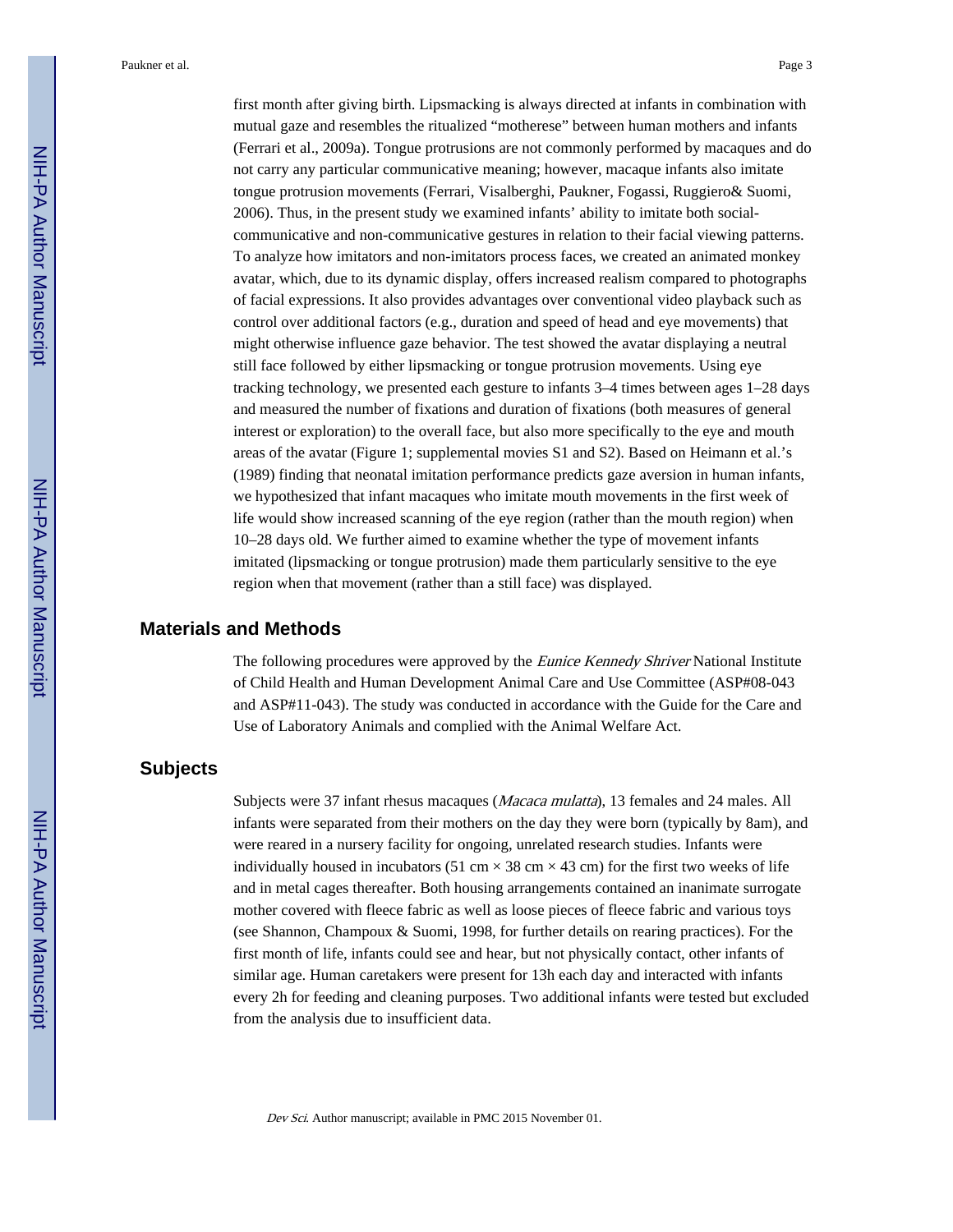### **Procedure**

#### **Imitation assessment**

Neonatal imitation tests followed previously published procedures (Paukner et al., 2011), and are outlined in detail in the supplementary materials. Briefly, infants were tested three times per day on up to four separate days within the first week of life. During the baseline period, a human experimenter presented an emotionally neutral still face (or still disk), followed by one of three different stimulus periods: Lipsmacking, Tongue Protrusion, and Disk Control. Total frequencies of responses were recorded from videotaped sessions by an experimenter blind to the experimental condition, and were averaged across all testing days. Infant were classified as lipsmacking-imitators if (i) they showed higher rates of lipsmacking responses during the stimulus period than the baseline period in the Lipsmacking condition, and (ii) the difference in lipsmacking rates between baseline and stimulus was higher in the Lipsmacking condition than in the Disk Control condition. The same criteria were applied for tongue protrusion imitation, i.e. tongue protrusion-imitators displayed more tongue protrusions during the stimulus period than the baseline period of the Tongue Protrusion condition, and this increase was larger in the Tongue Protrusion condition than in the Disk Control condition.

#### **Eye tracking data**

Eye movements were recorded via corneal reflection using a Tobii T60XL eye tracker, a remote 24" monitor with integrated eye tracking technology and a sampling rate of 60 Hertz. Tobii Studio software (Tobii Technology, Sweden) was used to collect and summarize the data. Since rhesus infants' interpupilar distance is smaller than standard human interpupilar distance, data from only one eye were available during calibration and data collection. Two different video stimuli were used, a lipsmacking video and a tongue protrusion video. Both videos were created using Maya and Zbrush software and showed an animated adult rhesus macaque (head and shoulders) looking at infants. Screen and video resolution were set to  $1024 \times 768$  pixels, and both videos were without sound and 40 seconds in duration. For the first 20 seconds, the rhesus macaque displayed an emotionally neutral still face (eye blinks and small head movements were included to maintain an animated impression). For the second 20 seconds, the animated macaque lipsmacked at infants in the lipsmacking video, or showed repeated tongue protrusions in the tongue protrusion video (see supplementary materials for illustration of video clips).

Eye tracking data were collected when infants were between ages 10 to 28 days old. At the beginning of each session, one experimenter held each infant wrapped in soft fleece fabric at a distance of approximately 62cm from the screen. Each infant was calibrated using a 5 point calibration procedure to Tobii Studio's pre-set locations; individual calibration points that were judged to be unreliable were repeated until an acceptable calibration was obtained. For twelve infants, the same calibration was used throughout the study; all other infants were newly calibrated for each test session. Following calibration, one randomly selected video was presented. Infants were tested once a day for a total of 3–4 times for each video (averages: 3.4 for Lipsmacking and 3.2 for Tongue Protrusion).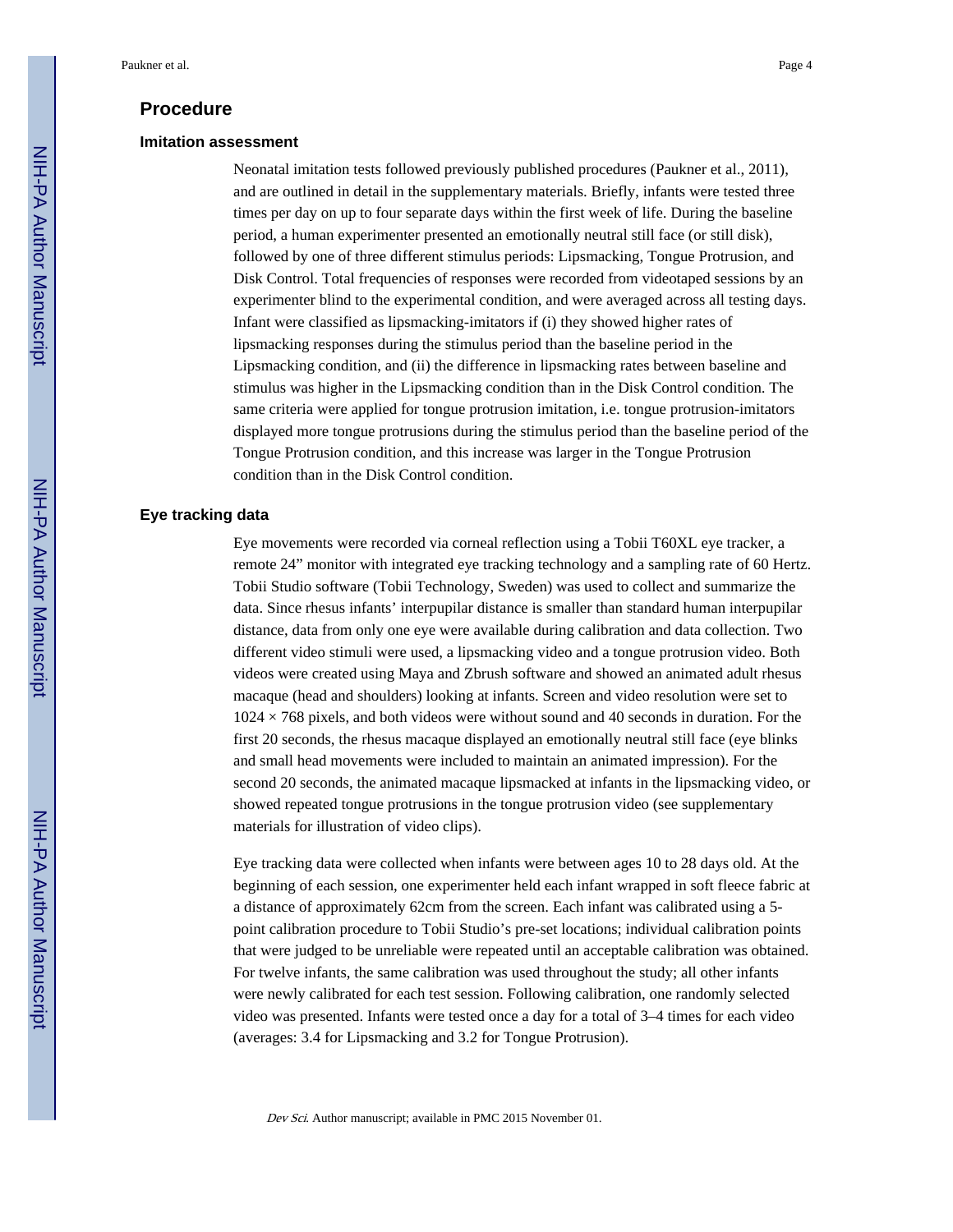## **Data Analysis**

Several Areas of Interest (AOIs) were created for analysis: Screen, Face, Eye, and Mouth AOI (see Figure 1). The screen AOI comprised the entire screen and was  $1024 \times 768$  pixel; the Face AOI was 698  $\times$  707 pixel. Eye and Mouth AOIs were 374  $\times$  165 pixel and 281  $\times$ 220 pixel respectively. Tobii Studio with Tobii Fixation Filter (default settings) was used to extract data in two forms: total fixation duration and number of fixations for each AOI. We found no significant differences across test days (all  $p>0.1$ ), therefore data were averaged within each individual and across test days prior to analysis. Since the still face period at the start of each trial was identical for Lipsmacking and Tongue Protrusion, data were averaged from both videos to create a single Still Face period. We therefore analyzed three periods: Still Face, Lipsmacking, and Tongue Protrusion. To further examine preferences for eye and mouth areas, we created an Eye-Mouth-Index (EMI) using Eyes / (Eyes + Mouth) in order to compare duration of fixations to both areas concurrently. A value of 0.5 indicates equal looking at both Eye and Mouth, values closer to 1 indicate increased looking at the eyes, and values closer to 0 indicate increased looking at the mouth (Merin et al., 2007).

# **Results**

Following imitation assessments, 16 infants were classified as lipsmacking-imitators and 21 infants as lipsmacking-non-imitators, and 15 infants were classified as tongue protrusionimitators and 22 infants as tongue protrusion-non-imitators. We first analyzed all data using lipsmacking-imitator and tongue protrusion-imitator as between-subject factors; however, tongue protrusion-imitator failed to show any significant main effects or interactions, and it was therefore removed from the analyses. Where violations of sphericity were indicated, we applied Huynh-Feldt adjustments. Significant main effects and interactions were followedup with post-hoc tests including Bonferroni corrections; only significant effects are reported here.

#### **Looking at the screen**

Using total fixation duration at the screen AOI, a  $3 \times 2$  repeated measures ANOVA with Period (Still Face, Lipsmacking, Tongue Protrusion) as a within-subject factor and Lipsmacking-imitator status (imitator, non-imitator) as a between-subject factor showed no main effects and no interactions (all P>0.05). There were no differences in total looking time at the three periods (means: Still Face=9.89 ( $SD=3.53$ ), Lipsmacking=10.32 ( $SD=3.97$ ), Tongue Protrusion=9.4 (SD=3.80), indicating that infants were equally attentive in all periods.

#### **Looking at faces**

A 3 (Period)  $\times$  2 (Lipsmacking-imitator status) repeated measures ANOVA on the total duration of fixations on each Face AOI showed a main effect of Period (F(2, 70)=5.00, P=0.014,  $\eta^2$ <sub>p</sub>=0.125). Infants looked significantly less at faces in Tongue Protrusion  $(M=6.90, SD=3.61)$  than Still Face  $(M=7.98 \text{ sec}, SD=2.88, P=0.007)$  and Lipsmacking  $(M=8.13, SD=3.78, P=0.024)$ . Similar results were obtained for frequency of fixations: we found a main effect for Period (F(2, 70)=6.031, P=0.007,  $\eta^2$ <sub>p</sub>=0.147), indicating that infants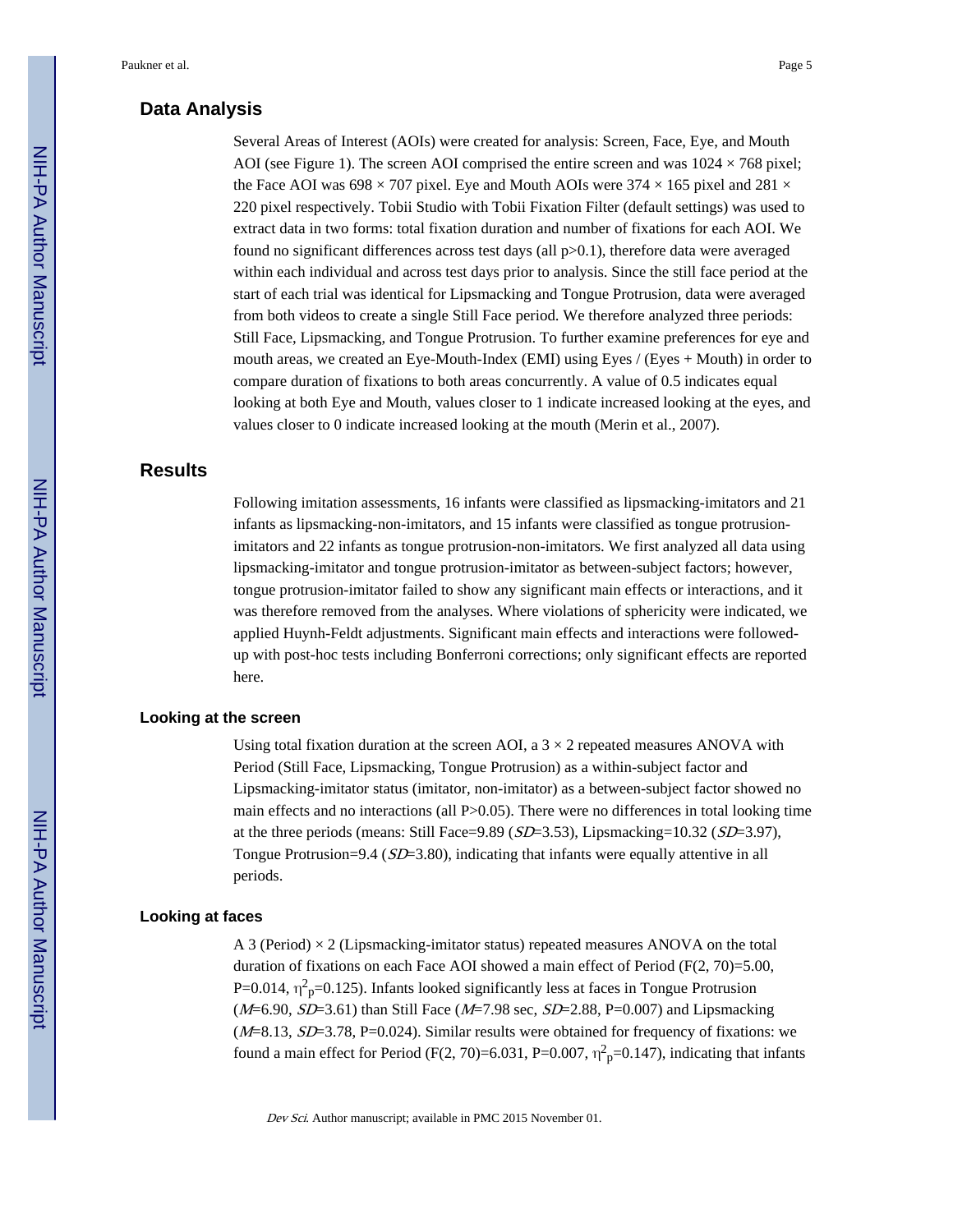made significantly fewer fixations on the face during Tongue Protrusion  $(M=23.95,$  $SD=10.76$ ) than Still Face ( $M=29.43$ ,  $SD=10.00$ , P=0.001) and Lipsmacking ( $M=27.86$ ,  $SD=10.76$ , P $=0.051$ ). Thus, infants overall looked less at the face during Tongue Protrusion compared to both Still Face and Lipsmacking, suggesting that socially-relevant characteristics appear to affect general interest in a display.

#### **Preferences for eyes and mouth**

For durations of fixations, a 3 (Period)  $\times$  2 (Lipsmacking-imitator status) repeated measures ANOVA of EMI showed a main effect for Period (F(2, 70)=6.422,  $\eta_{\text{p}}^2$ =0.155, P=0.005) as well as an interaction between Period and Lipsmacking-imitator status (F(2, 70)=4.145,  $\eta_{\text{p}}^2$  $=0.106$ , P $=0.027$ ). For lipsmacking-imitators, the Still Face EMI was higher than the Lipsmacking EMI (t(15)=4.33, P=0.001) and Tongue Protrusion EMI (t(15)=5.06, P=0.001), indicating that lipsmacking-imitators looked more at the eyes during Still Face than during Lipsmacking and Tongue Protrusion. Moreover, there was a trend for lipsmacking-imitators to have a higher EMI during Still Face than lipsmacking-non-imitators (t(35)=−1.99, P=0.055; Figure 2A). For frequency of fixations, the same analyses on EMIs indicated a main effect for Period (F(2, 70)=5.36,  $\eta^2$ <sub>p</sub>=0.133, P=0.007) as well as an interaction between Lipsmacking-imitator status and Period (F(2, 70)=3.356,  $\eta^2$ <sub>p</sub> =0.087, P=0.041). Follow-up comparisons showed that the EMI was significantly larger for lipsmackingimitators compared to lipsmacking-non-imitators in Still Face (t(35)=−2.01, P=0.044; Figure 2B), meaning that lipsmacking-imitators fixated more frequently on the eyes (relative to the mouth) than lipsmacking-non-imitators during Still Face.

## **Discussion**

In the present study, we found an association between eye gaze and performance on a socialcommunicative task: infant macaques who imitated lipsmacking gestures in the first week of life looked longer at the eyes than the mouth of a still face at 10–28 days old. Thus, an individual's social and communicative abilities, even very early in life, appear related to a visual preference for the eye area in a neutral Still Face.

The Still Face period in the current study should not be confused with the classic Still Face Paradigm typically employed with human infants (SFP; Tronick, Als, Adamson, Wise & Brazelton, 1978). In SFP, the mother first interacts normally with the infant, then becomes unresponsive in a still face phase, and finally resumes normal interactions with the infant. Infants generally show less smiling and increased negative affect during the still face phase (Mesman, van Ijzendoorn & Bakermans-Kranenburg, 2009), which suggests that infants are sensitive to the disruption in social interaction. As a result, infants also show increased looking at the eyes during still face, which may be motivated by information seeking in response to the interruption in social interaction (Merin, Young, Ozonoff & Rogers, 2007). In the present study, macaque infants were presented first with an emotionally neutral avatar followed by either lipsmacking or tongue protrusion, so there was no immediate contrast between an interaction partner who is engaging at first but then unresponsive. Nonetheless, macaque infants showed increased eye scanning during the Still Face period. Thus, eye gaze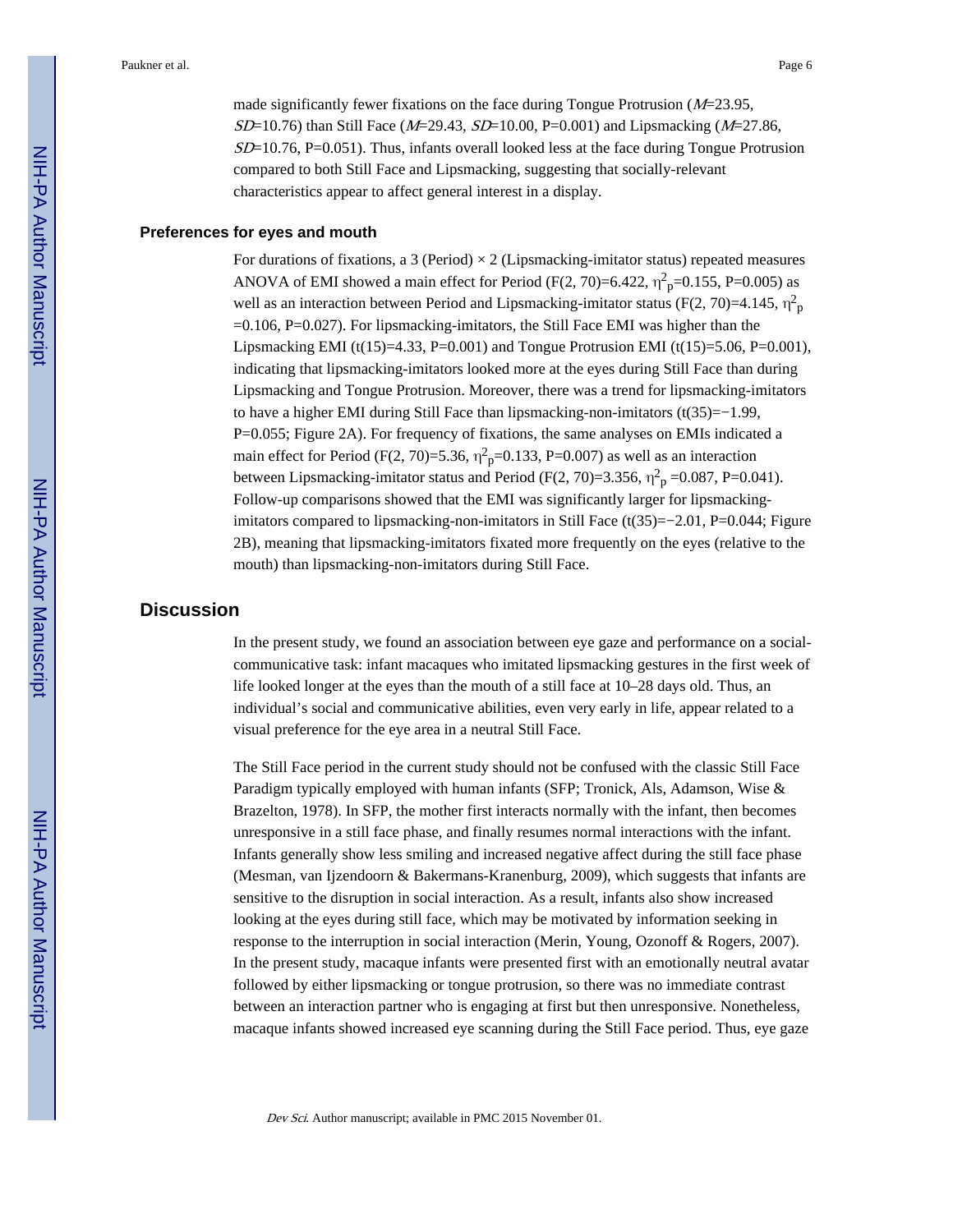at a still face could more generally be an indicator of an infant's motivation to extract social information from others.

Only lipsmacking imitation predicted a preference for the eyes during the still face; tongue protrusion imitation was not associated with differential gaze patterns at faces. Lipsmacking is an emotional communicative gesture, which is commonly used between macaque mothers and infants. Rhesus macaque mothers often place themselves directly in front of the infant, lower their faces to infants' eye-level, and engage in bouts of head bobbing and exaggerated lipsmacking to which infants respond with matching lipsmacking gestures (Ferrari et al., 2009a). Tongue protrusion on the other hand is not commonly performed by rhesus macaques and does not carry any communicative meaning. Both imitation of lipsmacking gestures and gaze at the eye area may therefore be tied tomacaque infants'general sensitivity to social signals rather than simply being a measure of a specific imitation mechanism. While other developmental factors (such as birth weight, motor maturity of posture, and grasping reflexes; Ferrari et al., 2009b) have failed to show associations with neonatal imitation, a recent study reports that lipsmacking imitation (but not tongue protrusion imitation) in infant macaques is associated with increased looking durations at both social and non-social stimuli during a neonatal imitation task (Simpson, Paukner, Suomi, & Ferrari, 2013). It thus remains an open question whether high general ability (such as e.g., speed of processing or spatial awareness), specific social sensitivity, or other factors could explain interindividual variability on neonatal imitation tasks. Measuring macaque infants' gaze preferences to different parts of the face in the first week of life during an imitation task could prove particularly useful to clarify this issue.

In human infants, developmental changes in preferences for eye and mouth areas are affected by whether native or non-native speech is presented (Weikum et al., 2007; Lewkowicz & Hansen-Tift, 2012). This effect has been attributed to the idea that infants become most sensitive to the most commonly encountered stimuli, which for speech perception is observed by 12 months of age (Lewkowicz & Hansen-Tift, 2012). For rhesus macaques, the form and frequency of lipsmacking gestures changes throughout development: infants exhibit slower and more variable mouth movements when producing lipsmacking gestures, but these movements become faster and less variable during the juvenile period (Morrill, Paukner, Ferrari & Ghazanfar, 2012). It is possible that macaque infants become more sensitive to lipsmacking gestures as they grow older. Adult macaques tend to gaze more at the eye area when viewing dynamic facial displays of conspecifics (Nahm et al., 1997), and infants' viewing patterns of facial gestures may develop in parallel with their ability to produce these gestures themselves. In the present study, lipsmackingnon-imitators as well as imitators looked at eyes and mouth approximately equally during both lipsmacking and tongue protrusion presentations. Failure to differentiate between the communicative gesture and the non-communicative gesture in this respect suggests that the movements in the lower part of the face might have attracted macaque infants' gaze, and that their scanning patterns did not change based on the communicative meaning of the gesture. Tracing the development of lipsmacking gesture production in relation to scanning of the eye region is therefore a fruitful future research direction, and rhesus macaque infants are an ideal model for separating effects due to general improvements with age and effects of specific visual experiences.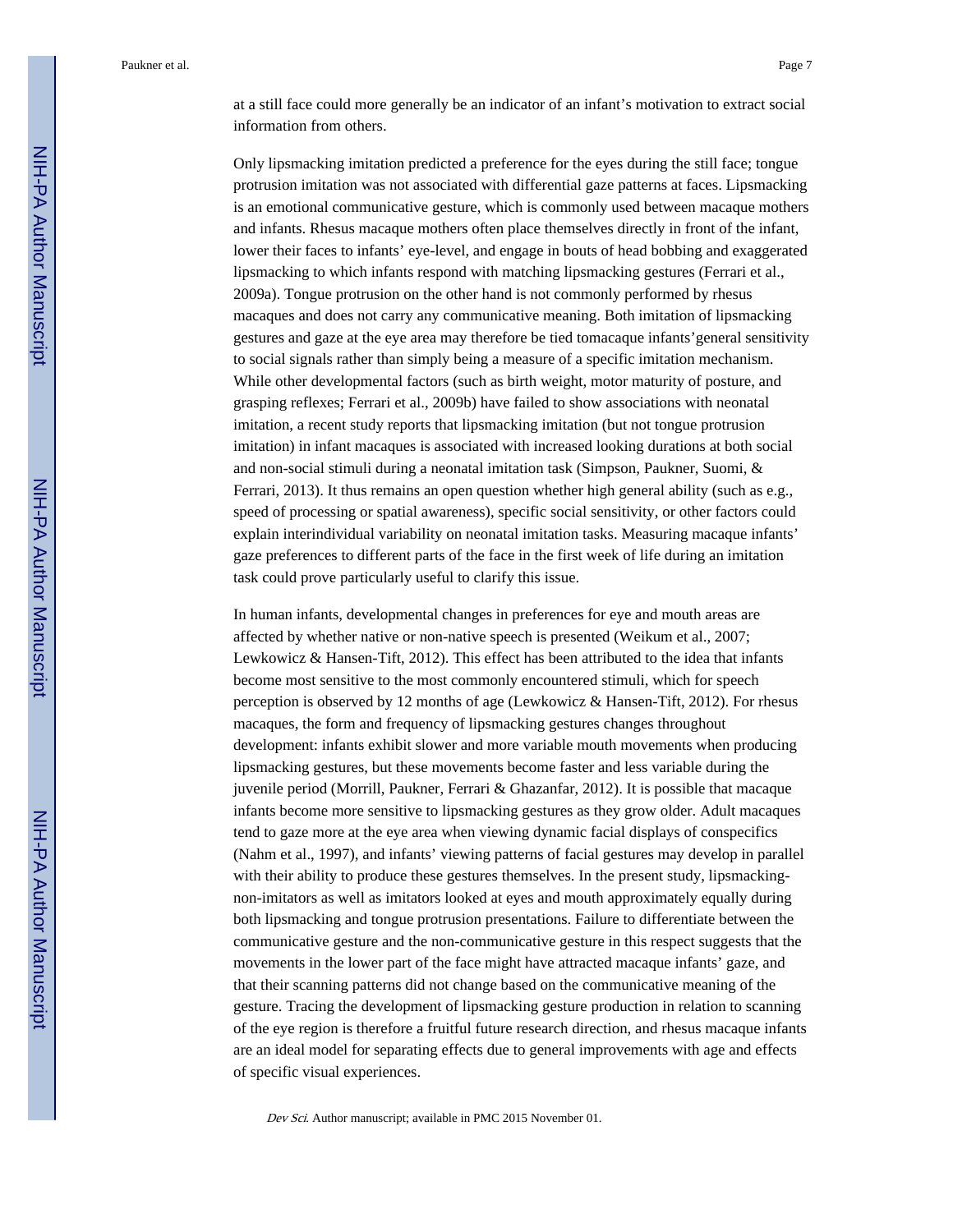Overall, our study revealed significant associations between neonatal imitation abilities and facial viewing preferences in macaques, with significantly more attention directed at eye areas by neonatal lipsmacking-imitators. Considering related findings with human infants showing that those who fail to imitate facial gestures at 2–3 days of age show increased gaze aversion during a play interaction at 3 months (Heimann, 1989), it appears that the basic mechanisms that underlie the development of typical social and cognitive skills may be shared between humans and macaques, although further studies with both humans and macaques are required to validate this conclusion. For humans, imitation, either executed (Heimann, 1989) or recognized (Young, Merin, Rogers & Ozonoff, 2009), may lead to increases in an individual's sensitivity to social cues, which in turn could have important implications for infants' cognitive, social, and emotional development (Feldman, 2007), and especially for populations with diminished social or communication skills. Neonatal imitation assessments may thus have the potential to deliver a convenient early screening tool to identify infants at risk of developing later social and communicative difficulties, and could facilitate the implementations of interventions and treatment plans at a much earlier time point than is currently possible. Future studies of longitudinal developmental outcomes related to neonatal imitation abilities are critical to further our understanding of neonatal imitation and its relation to core social-communicative abilities.

## **Supplementary Material**

Refer to Web version on PubMed Central for supplementary material.

## **Acknowledgments**

This work was supported by the Division of Intramural Research, NICHD, and NICHD P01HD064653. We thank Seth Bower, Sheila Sutti, Jeremy Swan, and Erin Fincher. We also gratefully acknowledge the support of the Autodesk Research Donation Program.

## **References**

- Csibra, G.; Gergely, G. Social learning and social cognition: the case for pedagogy. In: Munakata, Y.; Johnson, MH., editors. Processes of change in brain and cognitive development. Oxford, UK: Oxford University Press; 2006. p. 249-274.
- Dahl CD, Wallraven C, Bulthoff HH, Logothetis NK. Humans and macaques employ similar faceprocessing strategies. Current Biology. 2009; 19:509–513. [PubMed: 19249210]
- Elsabbagh M, Johnson MH. Getting answers from babies about autism. Trends in Cognitive Sciences. 2010; 14:81–87. [PubMed: 20074996]
- Feldman R. Parent-infant synchrony and the construction of shared timing: physiological precursors, developmental outcomes, and risk conditions. Journal of Child Psychology and Psychiatry. 2007; 48:329–354. [PubMed: 17355401]
- Feldman R, Greenbaum CW. Affect regulation and synchrony in mother-infant play as precursors to the development of symbolic competence. Infant Mental Health Journal. 1997; 18:4–23.
- Ferrari PF, Paukner A, Ionica C, Suomi SJ. Reciprocal face-to-face communication between rhesus macaque mothers and their newborn infants. Current Biology. 2009a; 19:1768–1772. [PubMed: 19818617]
- Ferrari PF, Paukner A, Ruggiero A, Darcey L, Unbehagen S, Suomi SJ. Interindividual differences in neonatal imitation and the development of action chains in rhesus macaques. Child Development. 2009b; 80:1057–1068. [PubMed: 19630893]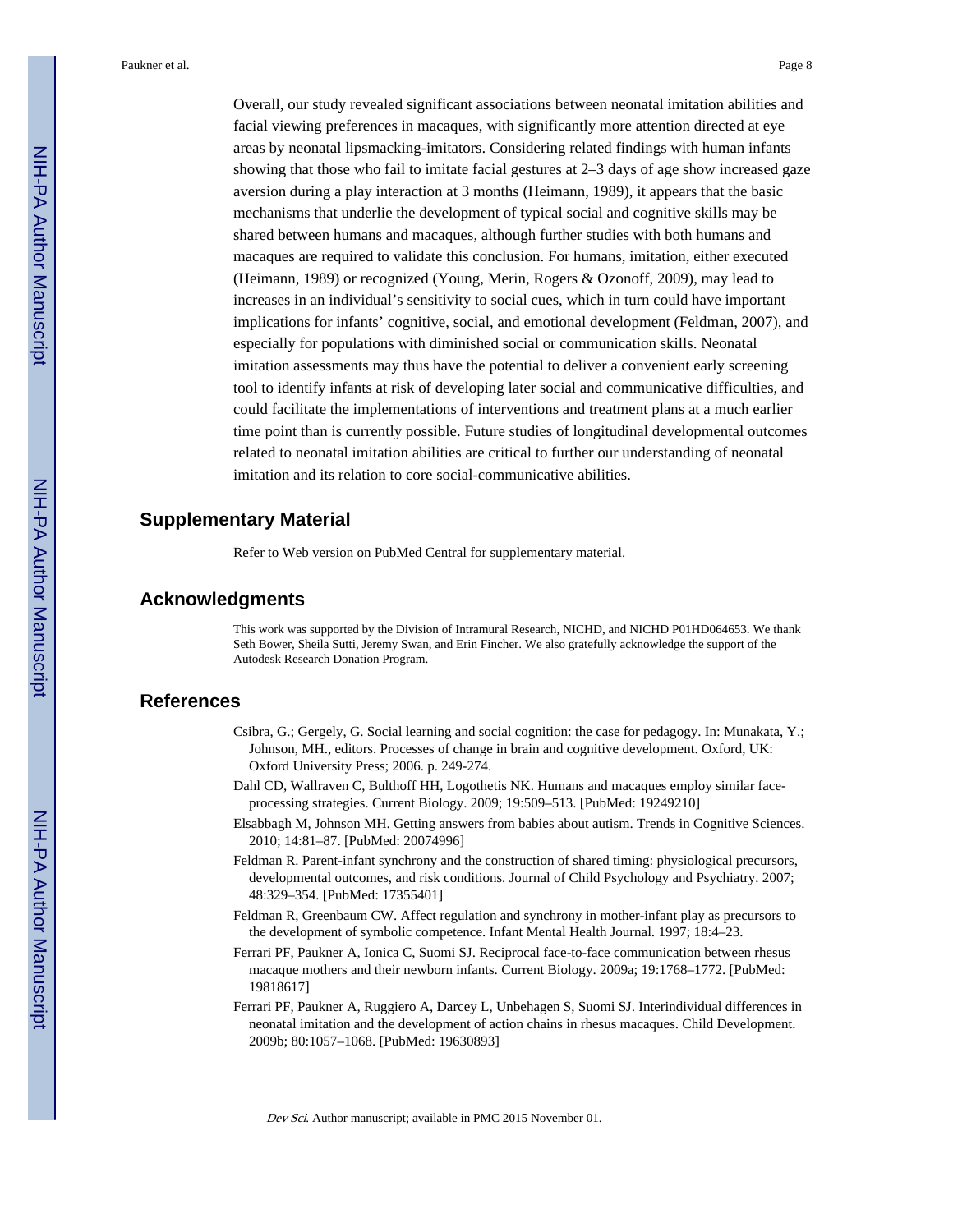- Ferrari PF, Visalberghi E, Paukner A, Fogassi L, Ruggiero A, Suomi S. Neonatal imitation in rhesus macaques. PLoS Biology. 2006; 4:e302. [PubMed: 16953662]
- Gaskins, S. Cultural perspectives on infant-caregiver interaction. In: Enfield, NJ.; Levinson, S., editors. The roots of human sociality: Culture, cognition, and human interaction. Oxford, UK: Berg; 2006. p. 279-298.
- Gothard KM, Erickson CA, Amaral DG. How do rhesus monkeys (Macaca mulatta) scan faces in a visual paired comparison task? Animal Cognition. 2004; 7:25–36. [PubMed: 14745584]
- Heimann M. Neonatal imitation, gaze aversion, and mother-infant interaction. Infant Behavioral Development. 1989; 12:495–505.
- Heimann M, Nelson KE, Schaller J. Neonatal imitation of tongue protrusion and mouth opening: methodological aspects and evidence of early individual differences. Scandinavian Journal of Psychology. 1989; 30:90–101. [PubMed: 2772571]
- Jones W, Carr K, Klin A. Absence of preferential looking to the eyes of approaching adults predicts level of social disability in 2-year-old toddlers with autism spectrum disorder. Archives of General Psychiatry. 2008; 65:946–954. [PubMed: 18678799]
- Klin A, Warren J, Schultz R, Volkmar F, Cohen D. Defining and quantifying the social phenotype in autism. American Journal of Psychiatry. 2002; 159:895–908. [PubMed: 12042174]
- Lewkowicz D, Hansen-Tift AM. Infants deploy selective attention to the mouth of a talking face when learning speech. Proceedings National Academy of Sciences USA. 2012; 109:1431–1436.
- LeVine, RA.; Dixon, S.; LeVine, S.; Richman, A.; Leiderman, PH.; Keefer, CH., et al. Child care and culture: Lessons from Africa. New York: Cambridge University Press; 1994.
- Mendelson MJ, Haith MM, Goldman-Rakic PS. Face scanning and responsiveness to social cues in infant rhesus monkeys. Developmental Psychology. 1982; 18:222–228.
- Meltzoff AN, Moore MK. Imitation of facial and manual gestures by human neonates. Science. 1977; 178:75–78. [PubMed: 17741897]
- Merin N, Young GS, Ozonoff S, Rogers SJ. Visual fixation patterns during reciprocal social interaction distinguish a subgroup of 6-month-old infants at-risk for autism from comparison infants. Journal of Autism and Developmental Disorders. 2007; 37:108–121. [PubMed: 17191096]
- Mesman J, van Ijzendoorn MH, Bakermans-Kranenburg MJ. The many faces of the Still-Face Paradigm: A review and meta-analysis. Developmental Review. 2009; 29:120–162.
- Morrill RJ, Paukner A, Ferrari PF, Ghazanfar AA. Monkey lipsmacking develops like the human speech rhythm. Developmental Science. 2012; 15:557–586. [PubMed: 22709404]
- Nagy E. From imitation to conversation: The first dialogues with human neonates. Infant and Child Development. 2006; 15:223–232.
- Nahm FK, Perret A, Amaral DG, Albright TD. How do monkeys look at faces? Journal of Cognitive Neuroscience. 1997; 9:611–623. [PubMed: 23965120]
- Ordy JM, Latanick A, Samorajski T, Massopust LC. Visual acuity in newborn primate infants. Experimental Biology and Medicine. 1964; 115:677–680.
- Paukner A, Ferrari PF, Suomi SJ. Delayed imitation of lipsmacking by infant rhesus macaques (Macaca mulatta). PLoS One. 2011; 6:e28848. [PubMed: 22174913]
- Schietecatte I, Roeyers H, Warreyn P. Can infant orientation to social stimuli predict later joint attention skills? British Journal of Developmental Psychology. 2012; 30:267–282. [PubMed: 22550948]
- Shannon C, Champoux M, Suomi SJ. Rearing condition and plasma cortisol in rhesus monkey infants. American Journal of Primatology. 1998; 46:311–321. [PubMed: 9839904]
- Simpson EA, Paukner A, Suomi SJ, Ferrari PF. Visual attention during neonatal imitation in macaque monkeys. Developmental Psychobiology. 201310.1002/dev.21146
- Stern, DN. The interpersonal world of the infant: a view from psychoanalysis and developmental psychology. New York: Basic Books; 1985.
- Suddendorf T, Oostenbroek J, Nielsen M, Slaughter V. Is newborn imitation developmentally homologous to later social cognitive skills? Developmental Psychobiology. 2013; 55:52–58. [PubMed: 22714740]
- Trevarthen C. Conversation with a two-month-old. New Scientist. 1974; 2:230–235.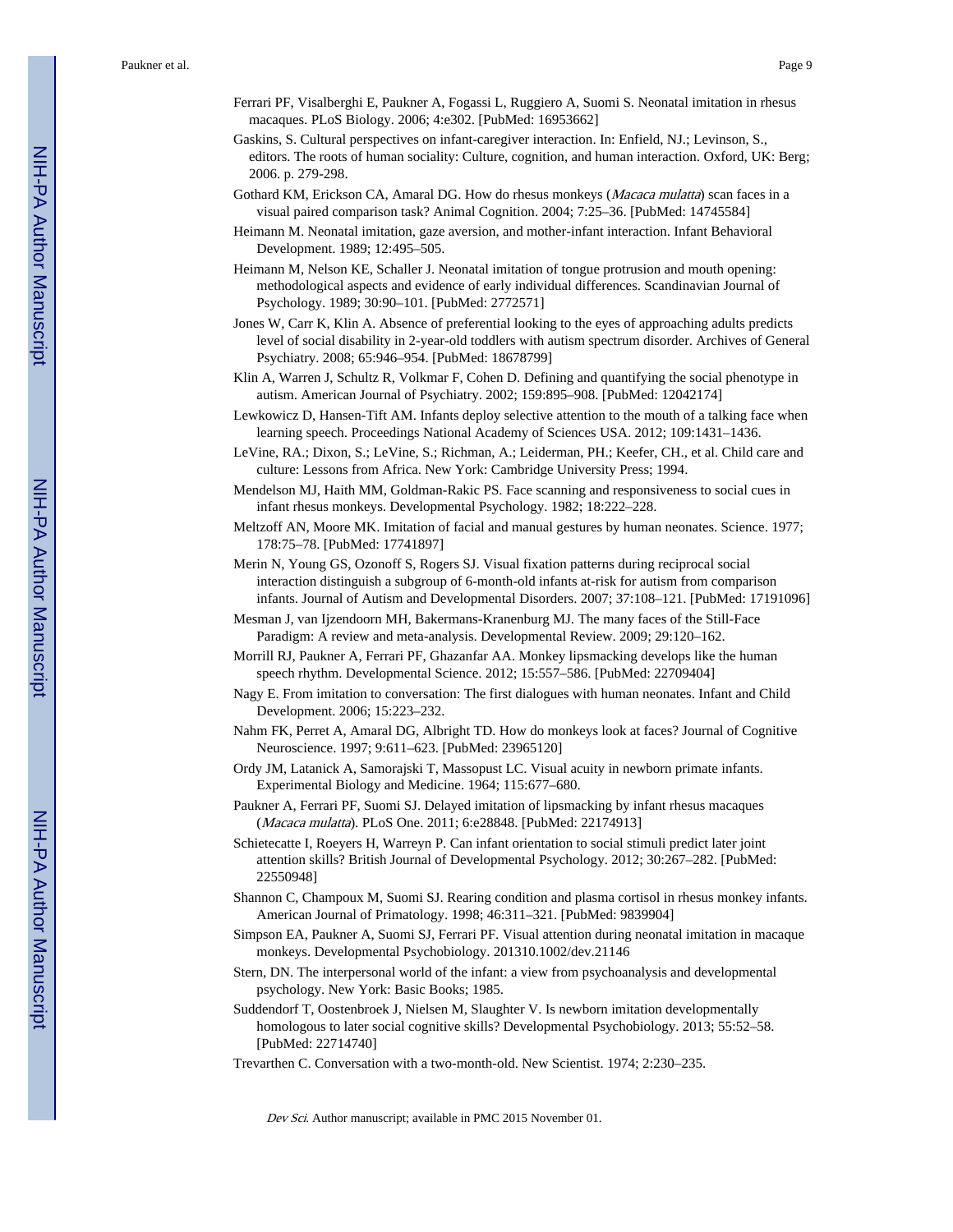- Trevarthen, C. The foundations of intersubjectivity: Development of interpersonal and cooperative understanding in infants. In: Olson, D., editor. The Social Foundation of Language and Thought. New York: Norton; 1980. p. 316-342.
- Trevarthen, C. The concept and foundations of infant intersubjectivity. In: Braten, S., editor. Intersubjective communication and emotion in early ontogeny. Cambridge: Cambridge University Press; 1998. p. 15-46.
- Tronick EZ. Emotions and emotional communication in infants. American Psychologist. 1989; 44:112–119. [PubMed: 2653124]
- Tronick EZ, Als H, Adamson L, Wise S, Brazelton TB. The infant's response to entrapment between contradictory messages in face-to-face interaction. Journal of the American Academy of Child Psychiatry. 1978; 17:1–13. [PubMed: 632477]
- Wagner JB, Luyster RJ, Yim JY, Tager-Flusberg H, Nelson CA. The role of early visual attention in social development. International Journal of Behavioral development. 2013; 37:118–124.
- Weikum WM, Vouloumanos A, Navarra J, Soto-Faraco S, Sebastiam-Galles N, Werker JF. Visual language discrimination in infancy. Science. 2007; 316:1159. [PubMed: 17525331]
- Young GS, Merin N, Rogers SJ, Ozonoff S. Gaze behaviour and affect at 6 months old: predicting clinical outcomes and language development in typically developing infants and infants at risk for autism. Developmental Science. 2009; 12:798–814. [PubMed: 19702771]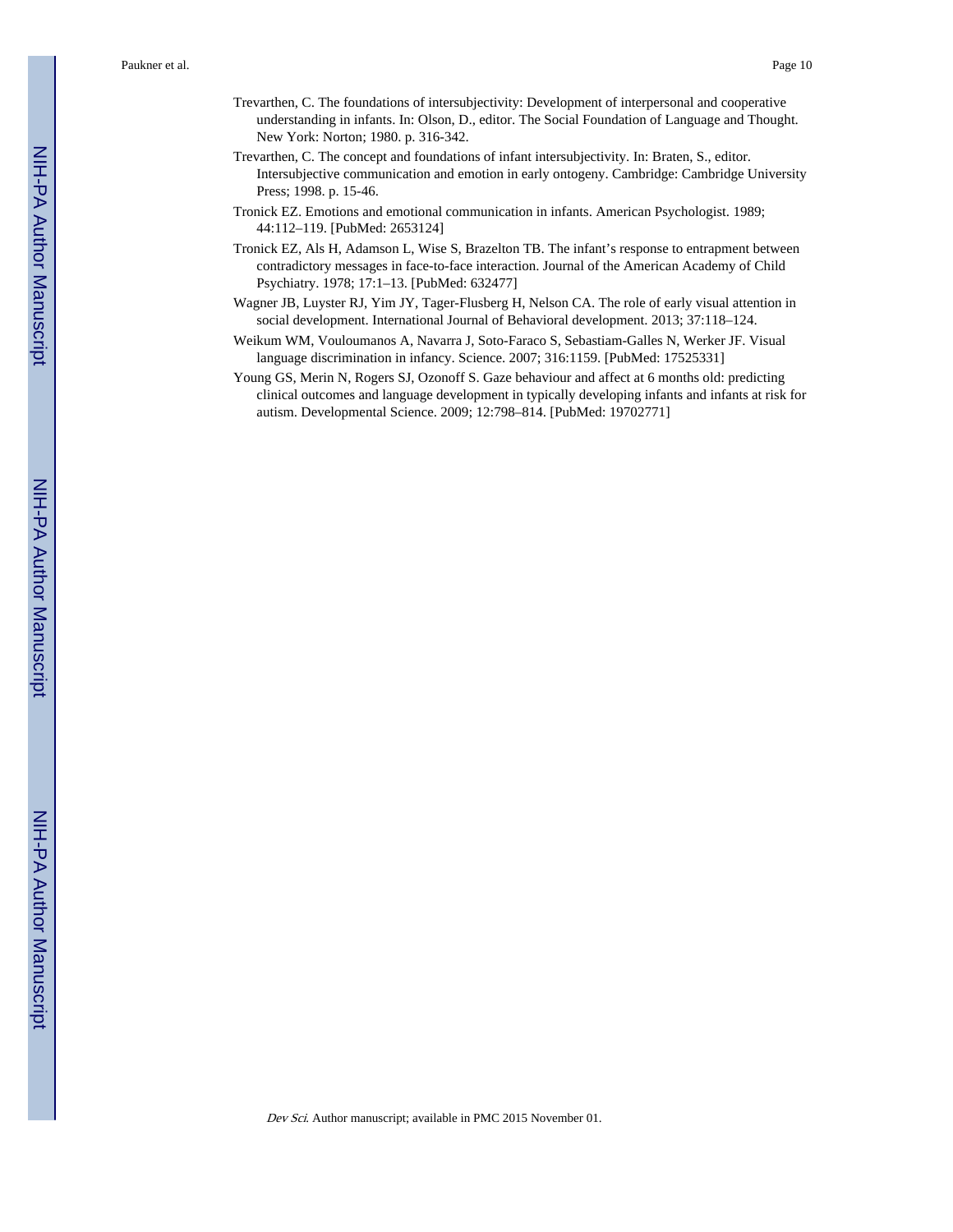## **Research Highlights**

- **•** One-week-old infant macaque monkeys were tested on a neonatal imitation task and were shown avatars of still face, lipsmacking, and tongue protrusion when 10–28 days old.
- **•** Macaques who imitated lipsmacking gestures at 1 week old looked significantly more at the eye than the mouth area of the still face when 10–28 days old.
- **•** Neonatal imitation and facial viewing patterns may be indicators of social attention biases early in life.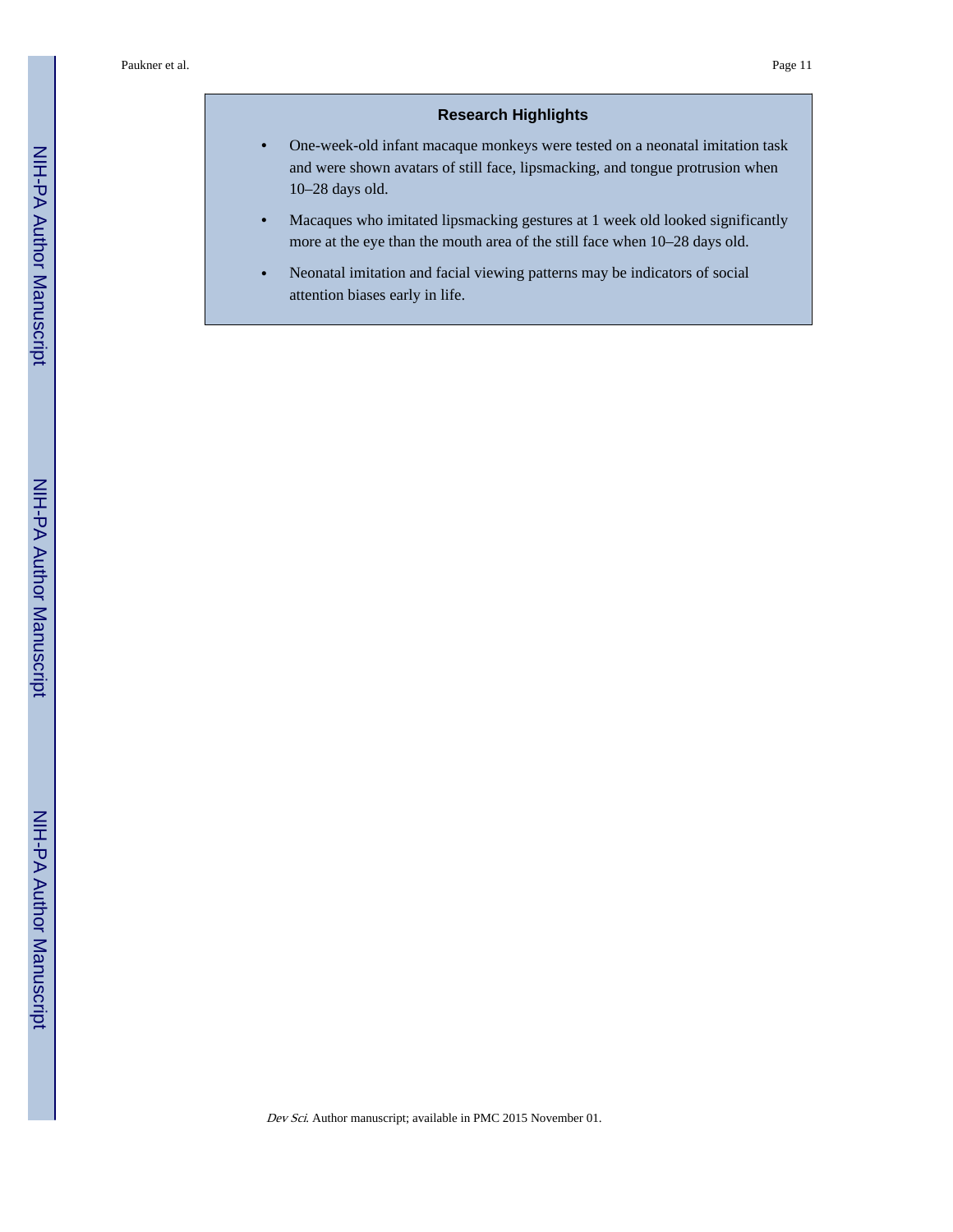